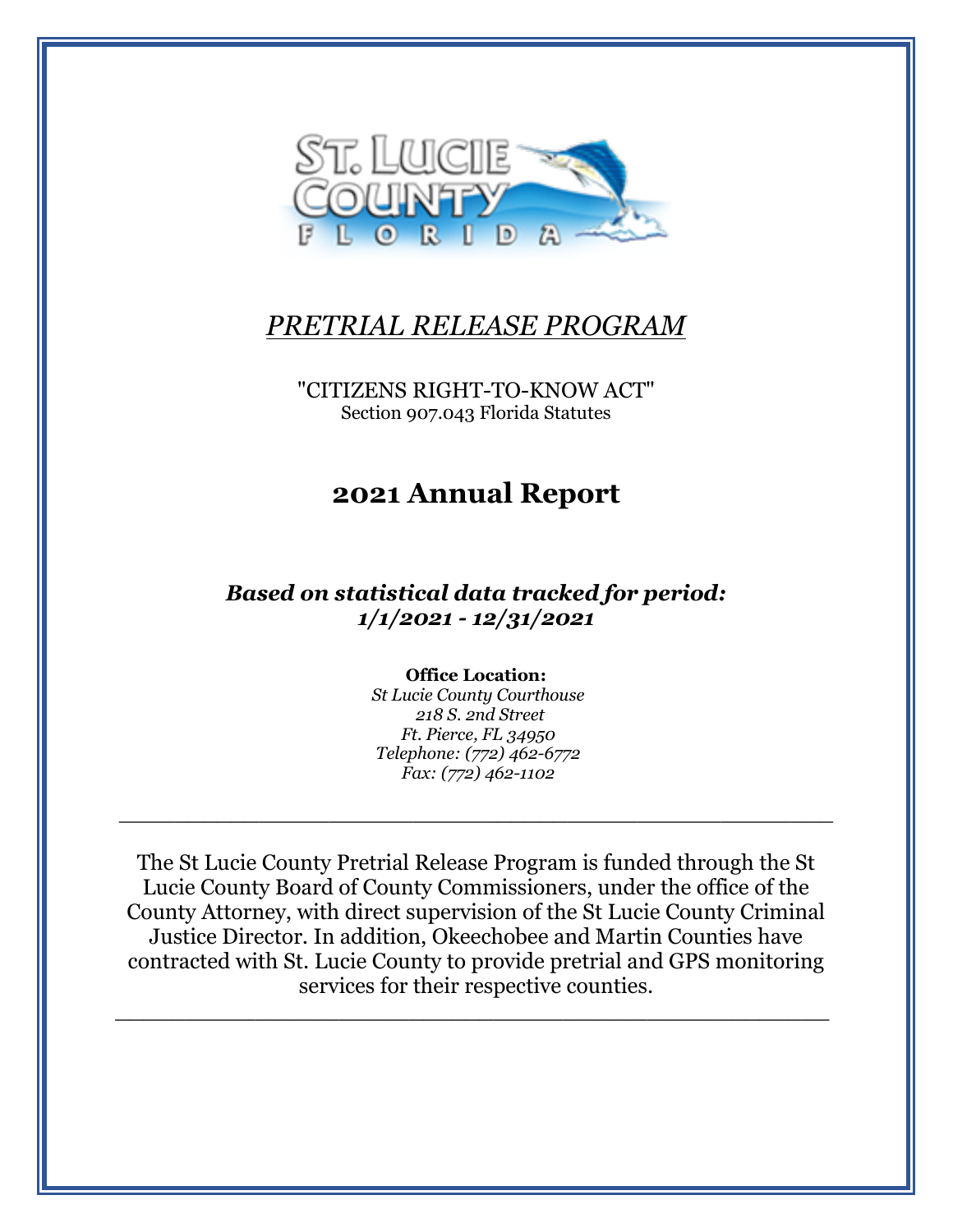## *ST. LUCIE COUNTY PRETRIAL PROGRAM 2021 ANNUAL REPORT (PER F.S. 907.043) (1/1/2021 – 12/31/2021)*

| <b>Section I.</b>   | Required questions and answers per F.S. 907.043 "Citizens"<br>Right-to-Know Act"                                                                                                                                      |
|---------------------|-----------------------------------------------------------------------------------------------------------------------------------------------------------------------------------------------------------------------|
| <b>Section II.</b>  | Charts and graphs for statistical data required to provide<br>answers to the questions in Section I. (Per F.S. 907.043)<br>(Including separate data for the Programs in St. Lucie,<br>Okeechobee and Martin Counties) |
| <b>Section III.</b> | Summary and explanation of statistical data, services provided,<br>required conditions, and plans for expansion and<br>accomplishments of The St. Lucie County Pretrial Program                                       |

The St. Lucie County Pretrial Release Program ("Program") has been staffed by county employees since June 2007. The Program was initially started in order to provide supervision of pretrial defendants and to alleviate jail over-crowding. The Program has since been expanded to provide supervision of other cases when ordered by the Judiciary. As a result, defendants have been sanctioned to the program from Drug Court, Mental Health Court, while pending appeal, and or while their cases are pending for Violation of Probation (County Court). In addition, due to the success of the Program, several of the County Court Judges requested that the Program take sentenced cases (misdemeanors only), as a condition of probation. The enhanced supervision conditions can include GPS monitoring, field visits (which are not provided by county probation services), along with house arrest and curfew requirements as an alternative to a county jail sentence.

In the spring of 2015, Okeechobee County requested the St. Lucie Pretrial Program assist them with their jail overcrowding issues. Okeechobee County has since developed a Public Safety Coordinating Council and it was recommended that they create a Pretrial Release Program with St. Lucie County's assistance. An interlocal agreement was drafted and presented to the Board of County Commissioners in both counties, which was approved. In August 2015, the St. Lucie County Pretrial Program began supervising the first cases in Okeechobee County.

In 2018 following in Okeechobee County's footsteps, the Martin County Sheriff's Office contacted St. Lucie County Pretrial to inquire about the possibility of the St. Lucie County Pretrial Program providing pretrial supervision and GPS monitoring services in Martin County to ease their jail overcrowding issues. An interlocal agreement was drafted and passed by both County's Board of County Commissioners. On October 1, 2018, the Martin County Office of the St. Lucie County Pretrial Program began supervising the first cases in Martin County.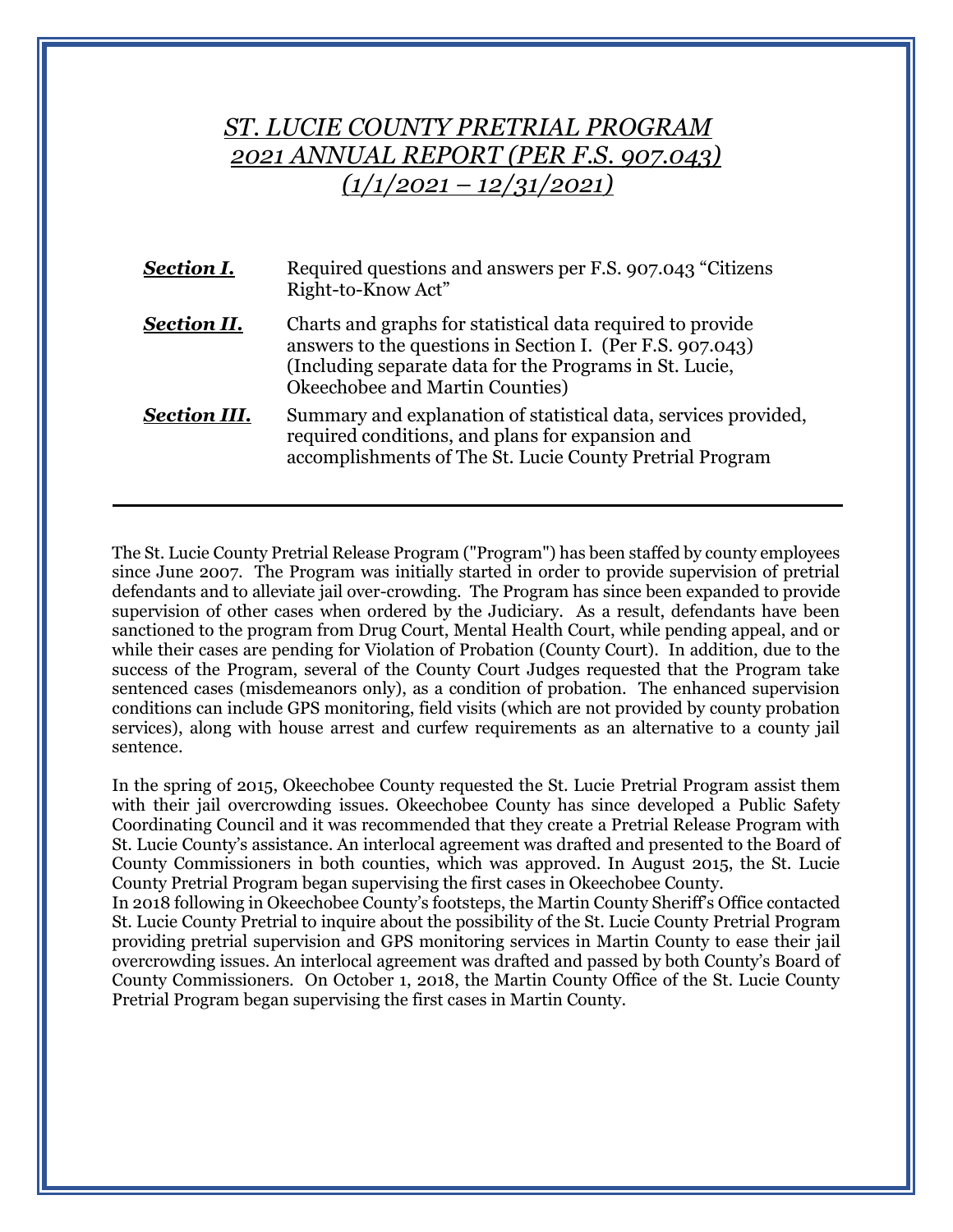In 2021, the program provided significant savings in St. Lucie County. A basic inmate (not including any medical costs) can cost St. Lucie County \$80.81 per day. As a direct result of the program, approximately 86,432 "bed days" were saved from jail incarceration during 2021. The projected savings (again, not including medical costs) is approximately \$6,984,569.92. It is estimated that over 50% of the cases supervised have medical conditions that require treatment that could easily add several million dollars in additional savings. Again, this is based on the fact that the St. Lucie County Jail is not responsible for the medical cost once a defendant is released.

The program also provided significant savings in Okeechobee County, where a basic inmate (not including any medical costs) can cost the county \$78.57 per day. As a result of the program, approximately 3,801 "bed days" were saved from jail incarceration during 2021. The projected savings (again, not including medical costs) is approximately \$ \$298,644.57. It is estimated that over 50% of the cases supervised in Okeechobee County also have medical conditions that require treatment that could easily add several hundred thousand dollars in additional savings. Again, this is based on the fact that the Okeechobee County Jail is not responsible for the medical cost once a defendant is released.

In 2021, the program also provided significant savings in Martin County where a basic inmate (not including any medical costs) can cost the County \$106.00 per day. As a result of the program, approximately 13,394 "bed days" were saved from jail incarceration during 2021. The projected savings (again, not including medical costs) would be approximately \$1,419,764.00. It is estimated that over 50% of the cases supervised have medical conditions that require treatment that could easily add several hundreds of thousands of dollars in additional savings. Again, this is based on the fact that the Martin County Jail is not responsible for the medical cost once a defendant is released.

During 2021 annual reporting cycle, Martin County decided to terminate the program. As of February 2022, the Martin County Sheriff Office operates its own Pretrial Program.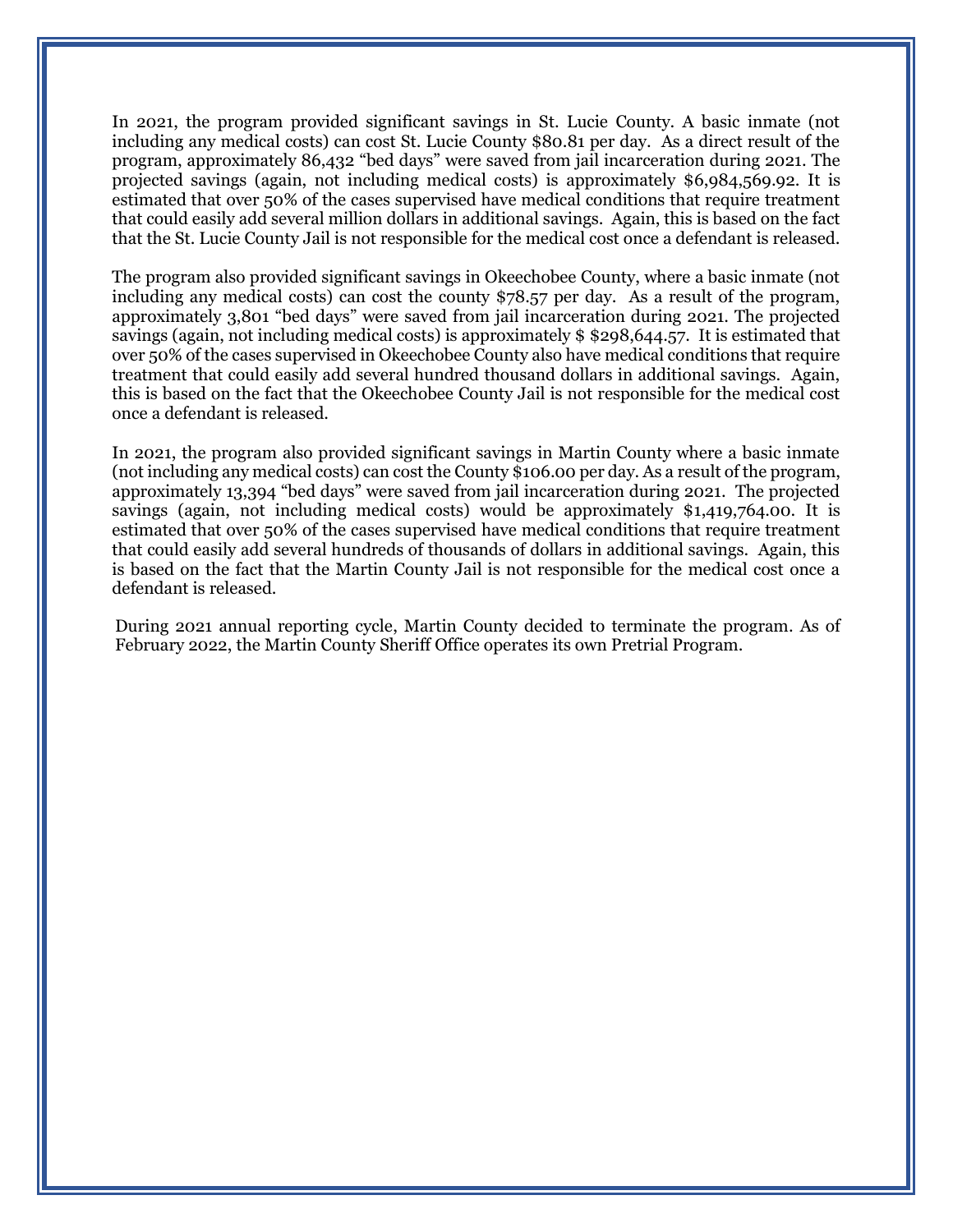### **Requirements for Pretrial Release Program per Florida Law**

The following data provides the specific information required by Section 907.043 (4) (a), Florida Statutes (2020) for the annual report. There will be additional information (not required by Section 907.043) in other sections.

**(4)(a)** No later than March 31 of every year, each pretrial release program must submit an annual report for the previous calendar year to the governing body and to the clerk of the circuit court in the county where the pretrial release program is located. The annual report must be readily accessible to the public.

**(b)** The annual report must contain:

**1.** The name, location, and funding sources of the pretrial release program, including the amount of public funds, if any, received by the pretrial release program.

**The St Lucie County Pretrial Program is located in the St Lucie County Courthouse, 218 South Second St., Fort Pierce, FL 34950, and is fully funded by the St Lucie County Board of County Commissioners.** 

#### **The Program is funded through the Fine and Forfeiture Fund.**

#### **Total 2021 Pretrial Program budget - \$1,792,801.45**

**2.** The operating and capital budget of each pretrial release program receiving public funds.

| <b>Expenses</b>                     | <b>Budget</b>  | <b>Actual</b>  |
|-------------------------------------|----------------|----------------|
| <b>Operating</b><br><b>Expenses</b> | \$1,792,801.45 | \$1,451,152.29 |
| <b>Capital Expenses</b>             | \$0.00         | \$0.00         |
| Total                               | \$1,792,801.45 | \$1,451,152.29 |

#### **St Lucie County Pretrial Program Budget**

**3a.** The percentage of the pretrial release program's total budget representing receipt of public funds.

#### **The Program is 100% St Lucie County funded with contributions from Martin County and Okeechobee County to fund the program in their respective County.**

**3b.** The percentage of the total budget which is allocated to assisting defendants obtain release through a non- publicly funded program.

**At this time, the program (including the GPS monitoring cost) is fully funded by St Lucie County Board of County Commissioners with contributions from Martin County and Okeechobee County to fund the program in their respective County.**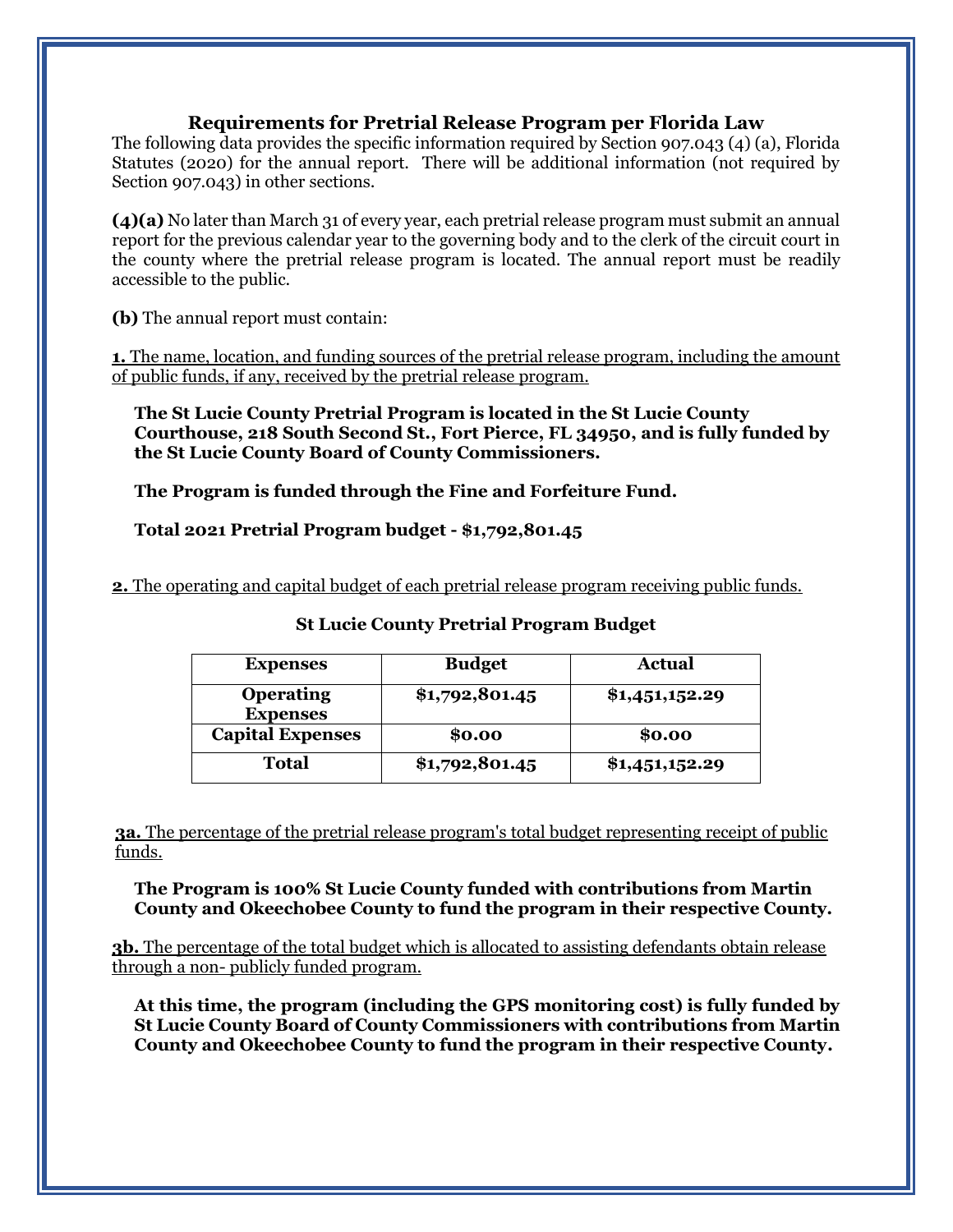**3c.** The amount of fees paid by defendants to the pretrial release program.

**In some instances, defendants have been ordered by the Court to pay toward their Supervision/GPS monitoring cost. For the year 2021 amount collected was \$0.00.**

**4.** The number of persons employed by the pretrial release program.

**Professional staff consists of 16 positions (Program Manager, two Supervisors, ten Pretrial Officers, two Case Managers and one Staff Assistant).**

**5.** The number of defendants assessed and interviewed for pretrial release.

**No defendants were assessed or interviewed for pretrial release. In St Lucie, Okeechobee and Martin Counties assessments and interviews are conducted in court by the presiding judge to determine pretrial suitability.**

**6.** The number of defendants recommended for pretrial release.

**The St Lucie County Pretrial Program does not make recommendations but can review cases to determine if they meet criteria or court-ordered conditions (per occasional request of judges).** 

**7.** The number of defendants for whom the pretrial release program recommended against nonsecured release.

**The program does not recommend whether the release should be secured or nonsecured. The Judiciary makes that decision.**

**8.** The number of defendants granted non-secured release after the pretrial release program recommended non-secured release.

**The program does not recommend whether the release should be secured or nonsecured. The Judiciary makes that decision.**

**9.** The number of defendants assessed and interviewed for pretrial release that were declared indigent by the court.

**No defendants were assessed or interviewed for pretrial release in St Lucie, Okeechobee, or Martin Counties.**

| <b>Indigent Defendants</b> |     |  |
|----------------------------|-----|--|
| <b>St.</b> Lucie           | 563 |  |
| <b>Okeechobee</b>          | 37  |  |
| <b>Martin</b>              | 83  |  |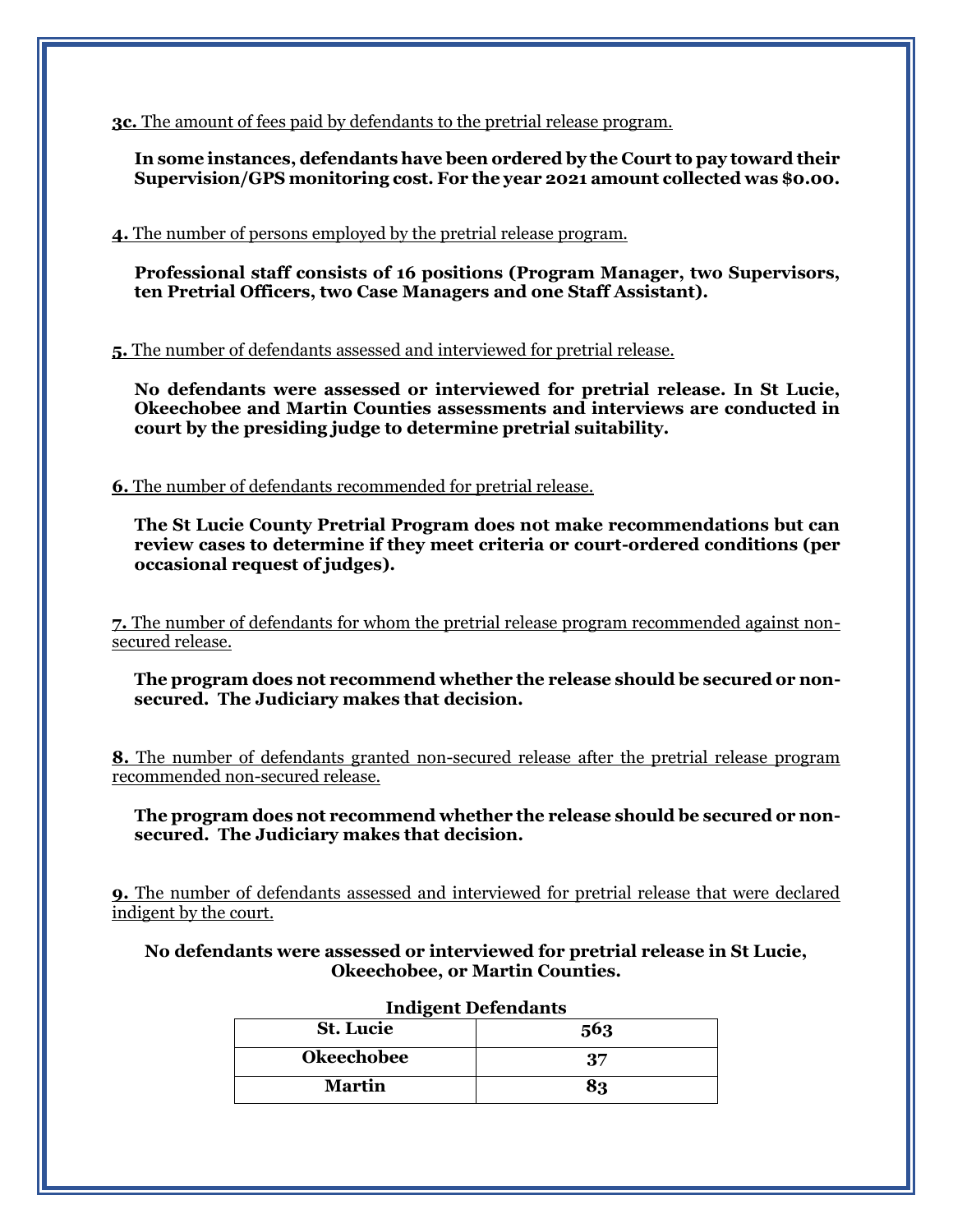**10.** The name and case number of each person granted non-secured release (ROR) who:

**a.** Failed to attend a scheduled court appearance.

| <b>St. Lucie</b>  |  |
|-------------------|--|
| <b>Okeechobee</b> |  |
| <b>Martin</b>     |  |

**b.** Was issued a warrant for failing to appear.

| <b>St. Lucie</b>  |  |
|-------------------|--|
| <b>Okeechobee</b> |  |
| <b>Martin</b>     |  |

**c.** Was arrested for any offense while on release through the Pretrial Release Program.

| Name:                          | <b>Case Number:</b> | <b>County:</b>     |
|--------------------------------|---------------------|--------------------|
| <b>GLOVER, MITCHELL, BLAKE</b> | 562021MM000017      | <b>Saint Lucie</b> |
| <b>SWAN, KIMBERLY</b>          | 562021MM000705      | <b>Saint Lucie</b> |
| <b>MALDONADO, HECTOR</b>       | 562020MM001016      | <b>Saint Lucie</b> |
| <b>SZUMINSKI, SARAH</b>        | 562021MM001221      | <b>Saint Lucie</b> |
| LOPEZ, PEDRO, PABLO            | 432021MM001307      | <b>Martin</b>      |

**11.** Number of defendants charged with dangerous crimes as defined in 907.041.

| <b>St Lucie</b> | <b>Martin</b> | <b>Okeechobee</b> |
|-----------------|---------------|-------------------|
|                 |               | u                 |

**12.** Number of defendants charged with non-violent felonies. (Includes all felonies except commission, attempt to commit or collaborate to commit the crimes listed below).

**a.** An offense enumerated in s.  $775.084(1)(c)$ 

| <b>St Lucie</b> | Martin | <b>Okeechobee</b> |
|-----------------|--------|-------------------|
|                 |        | u                 |

**b.** An offense that requires a person to register as a sexual predator in accordance with s. [775.21](http://www.leg.state.fl.us/statutes/index.cfm?App_mode=Display_Statute&Search_String=907.043&URL=0700-0799/0775/Sections/0775.21.html) or as a sexual offender in accordance with s. [943.0435;](http://www.leg.state.fl.us/statutes/index.cfm?App_mode=Display_Statute&Search_String=907.043&URL=0900-0999/0943/Sections/0943.0435.html)

| <b>St Lucie</b> | <b>Martin</b> | <b>Okeechobee</b> |
|-----------------|---------------|-------------------|
| 24              |               | w                 |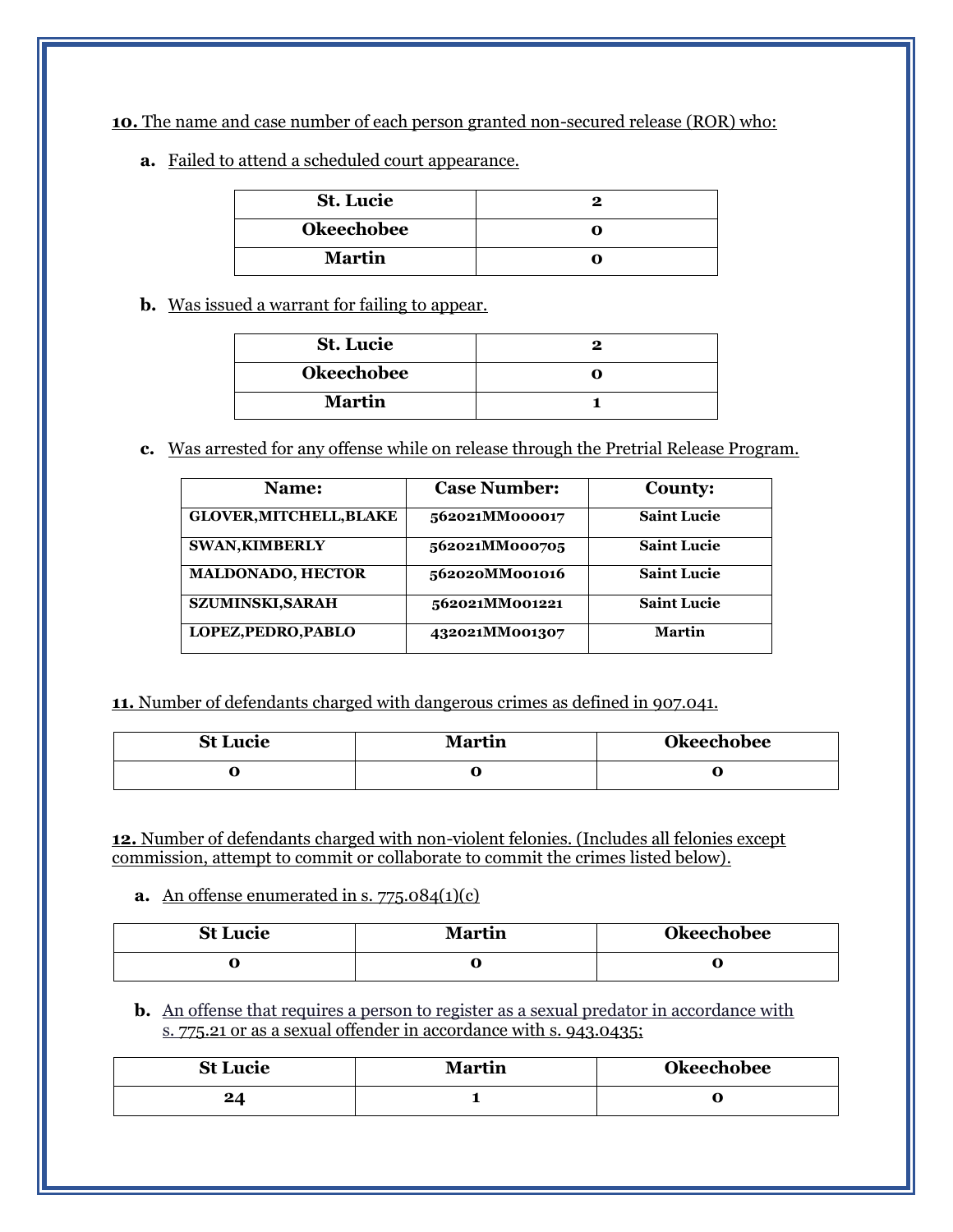**c.** Failure to register s a sexual predator in violation of s. 775.21 or as a sexual offender in violation of s. 943.0435;

| <b>St. Lucie</b> | <b>Martin</b> | <b>Okeechobee</b> |
|------------------|---------------|-------------------|
| ワイ<br>$-4$       |               | U                 |

#### **d.** Facilitating or furthering terrorism in violation of s. [775.31;](http://www.leg.state.fl.us/statutes/index.cfm?App_mode=Display_Statute&Search_String=907.043&URL=0700-0799/0775/Sections/0775.31.html)

| <b>St Lucie</b> | <b>Martin</b> | <b>Okeechobee</b> |
|-----------------|---------------|-------------------|
| w               |               | u                 |

## **e.** A forcible felony as described in s. [776.08;](http://www.leg.state.fl.us/statutes/index.cfm?App_mode=Display_Statute&Search_String=907.043&URL=0700-0799/0776/Sections/0776.08.html)

| <b>St Lucie</b> | <b>Martin</b> | <b>Okeechobee</b> |
|-----------------|---------------|-------------------|
|                 |               | u                 |

## **f.** False imprisonment in violation of s. 787.02;

| <b>St Lucie</b> | Martin | <b>Okeechobee</b> |
|-----------------|--------|-------------------|
| 14              |        | ີ                 |

## **g.** Burglary of a dwelling or residence in violation of s. [810.02\(](http://www.leg.state.fl.us/statutes/index.cfm?App_mode=Display_Statute&Search_String=907.043&URL=0800-0899/0810/Sections/0810.02.html)3);

| <b>St Lucie</b> | <b>Martin</b> | <b>Okeechobee</b> |
|-----------------|---------------|-------------------|
| ю               |               | G<br>ບ            |

**h.** Abuse, aggravated abuse, and neglect of an elderly person or disabled adult in violation of s. 825.102;

| <b>St Lucie</b> | <b>Martin</b> | <b>Okeechobee</b> |
|-----------------|---------------|-------------------|
|                 |               | ∼                 |

#### **i.** Abuse, aggravated abuse, and neglect of a child in violation of s. [827.03;](http://www.leg.state.fl.us/statutes/index.cfm?App_mode=Display_Statute&Search_String=907.043&URL=0800-0899/0827/Sections/0827.03.html)

| <b>St Lucie</b> | <b>Martin</b> | <b>Okeechobee</b> |
|-----------------|---------------|-------------------|
| 15              |               |                   |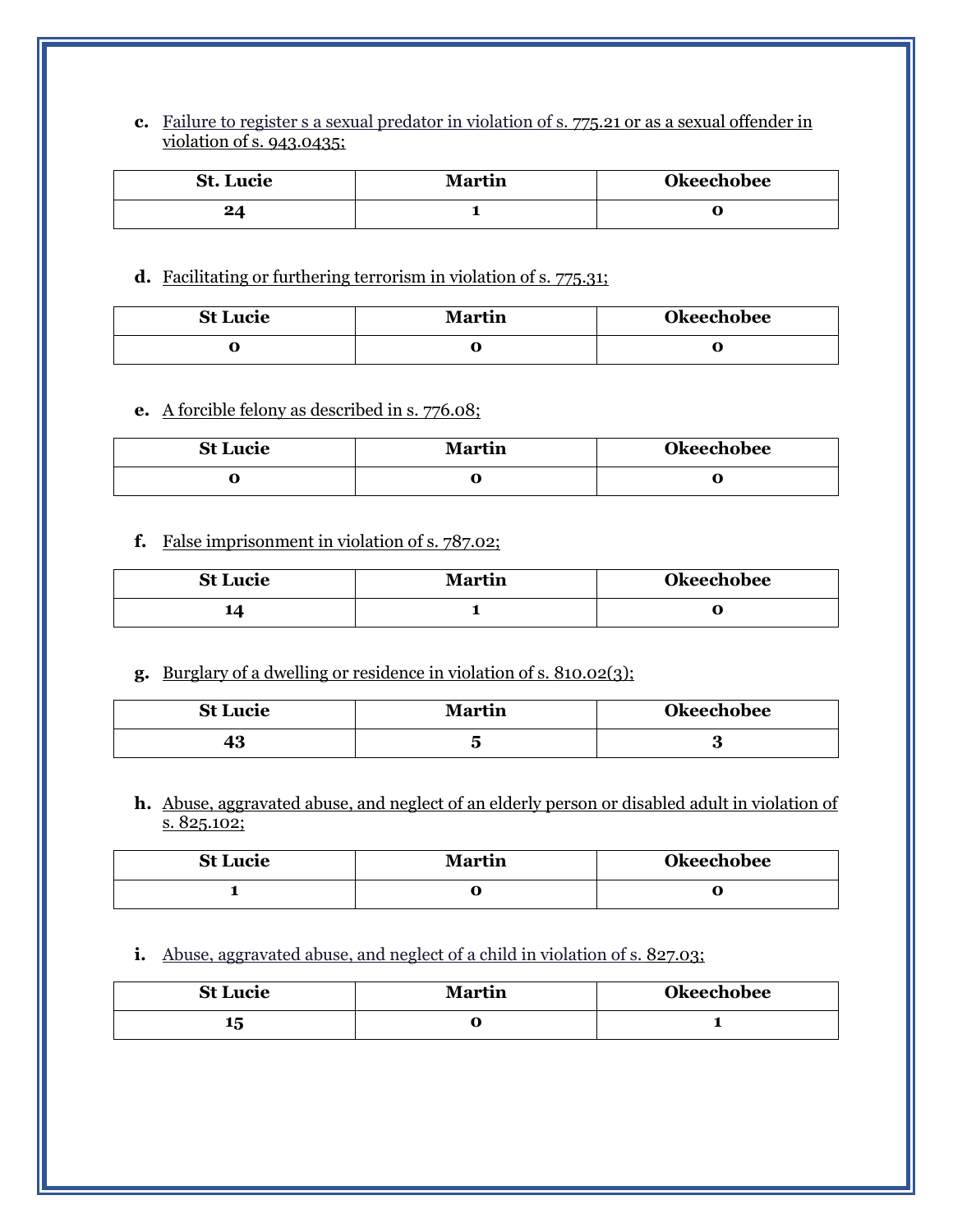**j.** Poisoning of food or water in violation of s. 859.01;

| <b>St Lucie</b> | Martin | Okeechobee |
|-----------------|--------|------------|
| v               |        | u          |

**k.** Abuse of a dead human body in violation of s. 872.06;

| <b>St Lucie</b> | <b>Martin</b> | <b>Okeechobee</b> |
|-----------------|---------------|-------------------|
|                 |               | ື                 |

**l.** A capital offense in violation of chapter 893:

| <b>St Lucie</b> | <b>Martin</b> | <b>Okeechobee</b> |
|-----------------|---------------|-------------------|
| 279             | 22            | 54                |

**m.** An offense that results in serious bodily injury or death to another human; or

| <b>St Lucie</b> | <b>Martin</b> | <b>Okeechobee</b> |
|-----------------|---------------|-------------------|
| 66              |               | 10                |

**n.** A felony offense in which the defendant used a weapon or firearm in the commission of the offense.

| <b>St Lucie</b> | <b>Martin</b> | <b>Okeechobee</b> |
|-----------------|---------------|-------------------|
| nΩ              |               | ັ                 |

**13.** Number of defendants entered into the pretrial program with no prior criminal conviction:

| <b>St.</b> Lucie  | 449 |
|-------------------|-----|
| <b>Okeechobee</b> | 18  |
| <b>Martin</b>     | 105 |
| <b>Total</b>      | 572 |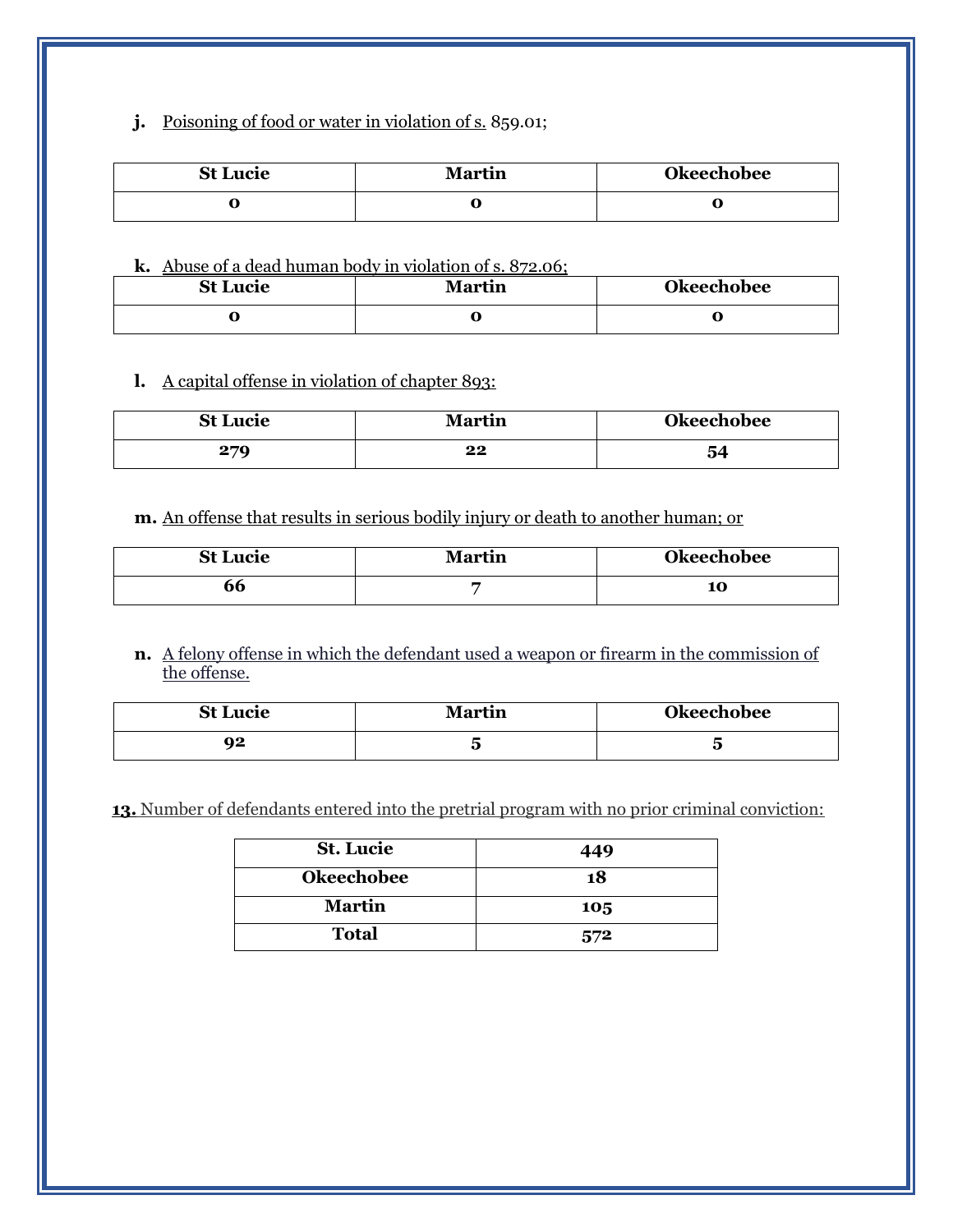**14.** Number of defendants who paid a surety cash or bail bond:

| <b>St. Lucie</b>  | 515 |
|-------------------|-----|
| <b>Okeechobee</b> | 24  |
| <b>Martin</b>     | 100 |
| <b>Total</b>      | 639 |

**15.** The number of defendant for whom a risk assessment tool was used in determining whether a defendant should be released pending the disposition of the case and the number of defendants for whom a risk assessment tool was not used.

**The Saint Lucie Pretrial Program does not use a risk assessment tool to determine defendants' eligibility. However, the program is governed by the Administration Order to compile information on the defendant, should the Judge need it.**

**16.** Any additional information deemed necessary by the governing body to assess the performance and cost efficiency of the pretrial release program.

#### **2021 Annual Report and Summary-SLC Pretrial Program**

The St. Lucie County Pretrial Program is a county-funded program, providing both pretrial and post-trial supervision by court order. The St. Lucie County Pretrial Program, which is now 15 years old. Supervision is varied and can include GPS monitoring with house arrest, curfews, enrollink applications and exclusion zones in cases involving a victim. Drug and alcohol testing through the SLC Drug Lab, weekly reporting (or more often) to the office, and field /residence checks (seven days a week including holidays, and response to GPS alerts 24/7 as needed) are also required as conditions of release to ensure compliance with court orders.

In St. Lucie County, in 2021, 593 new defendants entered the program and 177 carry-overs from 2020 totaling 770 defendants supervised in 2021. There were 8,447 field/residence checks conducted during the year. Approximately 86,432 "bed days "were saved at the rate of \$80.81 per day (without medical), for an estimated savings of \$6,984,569.92.

In Okeechobee County, in 2021 the St. Lucie County Pretrial program supervised 39 new pretrial defendants, totaling 39 defendants supervised in 2021. There were 503 field/ residence checks conducted during the year. Approximately 3,801 "bed days" were saved at the rate of \$78.57 per day (without medical), for an estimated savings of \$298,644.57.

In Martin County, in 2021 the St Lucie County Pretrial program supervised 155 new pretrial defendants, 32 defendants were carry-overs from the year 2020 totaling 187 defendants supervised in 2021. There were 1,721 field/ residence checks conducted during the year. Approximately 13,394 "bed days" were saved at the rate of \$106.00 per day (without medical), for an estimated savings of \$1,419,764.00.

The Program has continuously provided an alternative solution to incarceration by use of GPS tracking devices and enhanced supervision techniques. These methods are exceptionally helpful for defendants experiencing medical issues thereby significantly reducing taxpayer funded medical expenses (reduced cost to the county for on-going treatment, surgical procedures, and